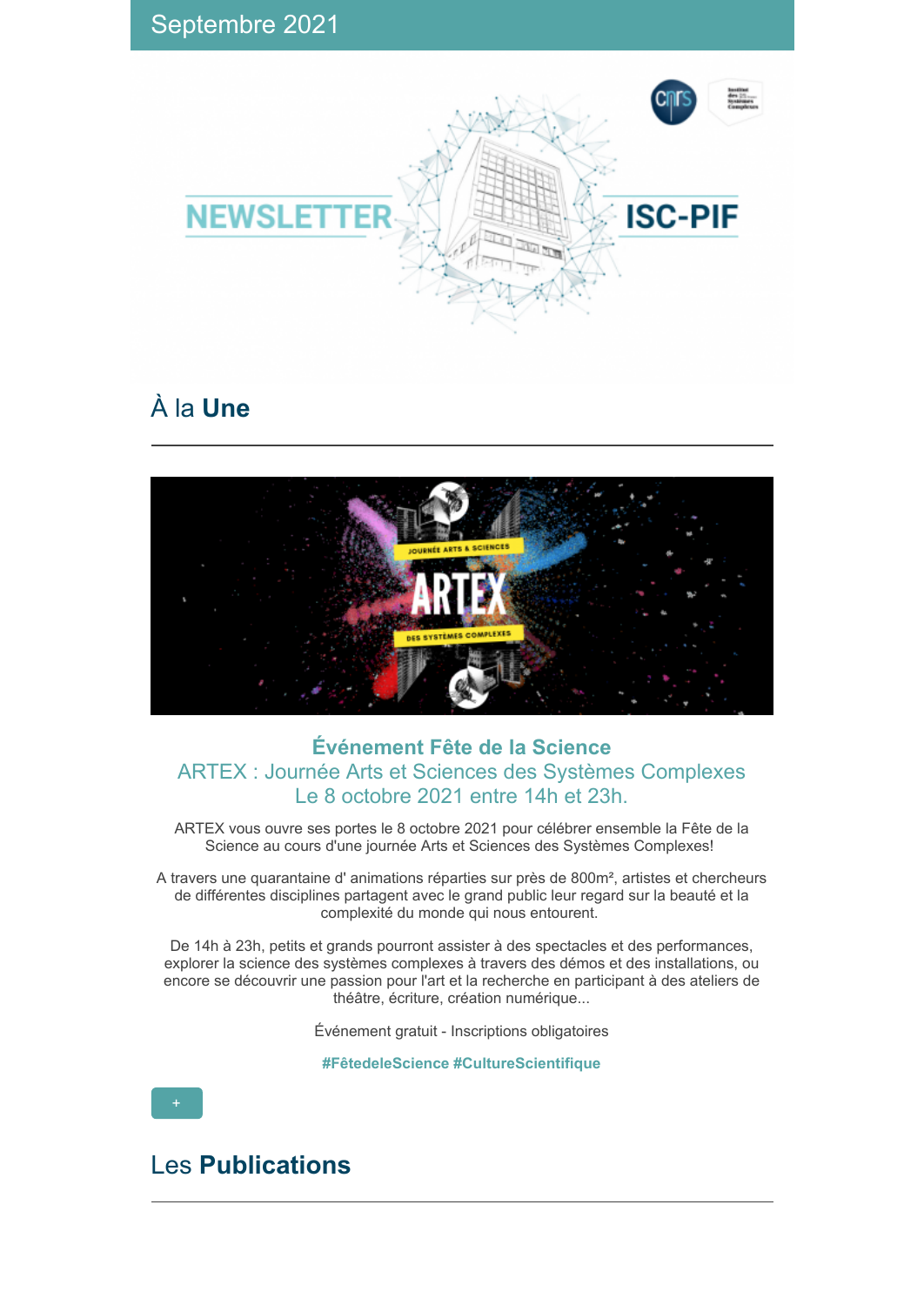

Exploring, browsing and interacting with multi-level and multi-scale dynamics of knowledge - **Pré-print, HAL**

**Quentin Lobbé (ISC-PIF), Alexandre Delanoë (ISC-PIF), David Chavalarias (CAMS/ISC-PIF)**

The ICT revolution has given birth to a world of digital traces. A wide number of knowledge-driven domains like science are daily fueled by unlimited flows of textual contents. In order to navigate across these growing constellations of words, interdisciplinary innovations are emerging at the crossroad between social and computational sciences. In particular, complex systems approaches make it now possible to reconstruct multi-level and multi-scale dynamics of knowledge by means of inheritance networks of elements of knowledge called phylomemies. In this article, we will introduce an endogenous way to visualize the multi-level and multi-scale properties of phylomemies. The resulting system will enrich a state-of-the-art tree like representation with the possibility to browse through the evolution of a corpus of documents at different level of observation, to interact with various scales of description, to reconstruct a hierarchical clustering of elements of knowledge and to navigate across complex semantic lineages. We will then formalize a generic macro-to-micro methodology of exploration and implement our system as a free software called the Memiescape. Our system will be illustrated by three use cases that will respectively reconstruct the scientific landscape of the top cited publications of the french CNRS, the evolution of the state of the art of knowledge dynamics visualization and the ongoing discovery process of Covid-19 vaccines.

#### **#phylomemies #knowledgedynamics**



## À vos **agendas**!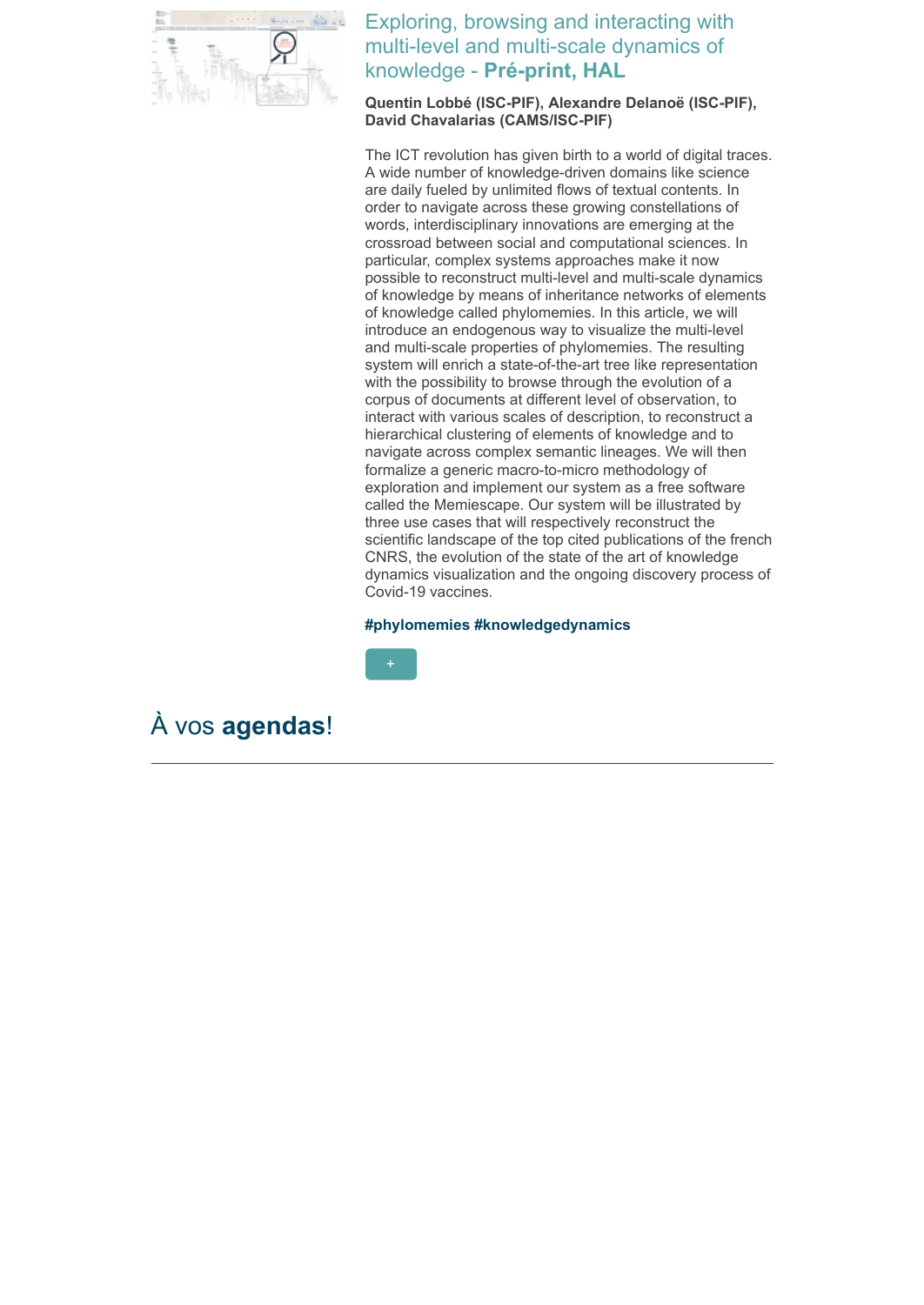

### When AI meets Biology: a workshop - **IXXI/BioSyl/Scidolyse**

**October 1st, 2021 Online**

Three research federations in complex systems (IXXI), systems biology (BioSyl) and machine learning (Scidolyse) have decided to join their forces to organize a one-day online workshop on AI - Bio on October, the 1st.

This will be a zoom-based meeting. Please register to receive connection instructions before the meeting start

### **Program :**

9:00 - 9h45 Machine learning for single-cell omics data 9h45 - 10h30 De-noising and deconvolution of omics data using deep learning

11h00 – 11h45 Some advances in fluorescence microscopy super-resolution.

11h45 – 12h30 Data integration and cellular network approaches to characterise the tumour microenvironment 14h00 - 14h45 Antipolis Topology identifies emerging adaptive mutations in SARS-CoV-2

14h45- 15h30 Inference of genome 3D architecture by modeling overdispersion of Hi-C data

16h00 – 16h45 Using optimal transport for trajectory inference

16h45 – 17h30 University Illuminating the dynamics of stem cell differentiation and ageing

### **#IA #SystemsBiology**





### 8ème journées « Complexité-Désordre »

**4 et 5 octobre 2021 Université de Paris**

Ces journées pluridisciplinaires organisées régulièrement à l'initiative du département de Physique de l'Université Paris-Diderot s'adressent aux chercheurs et étudiants de toutes disciplines, de la philosophie et des arts aux mathématiques, physique, chimie, biologie et sciences humaines, autour du thème complexité et désordre.

Les interventions sont orales et durent une demi-heure.

L'accès sera libre, en respectant les normes de sécurité en vigueur.

#### **#physique #complexité #interdisciplinarité**

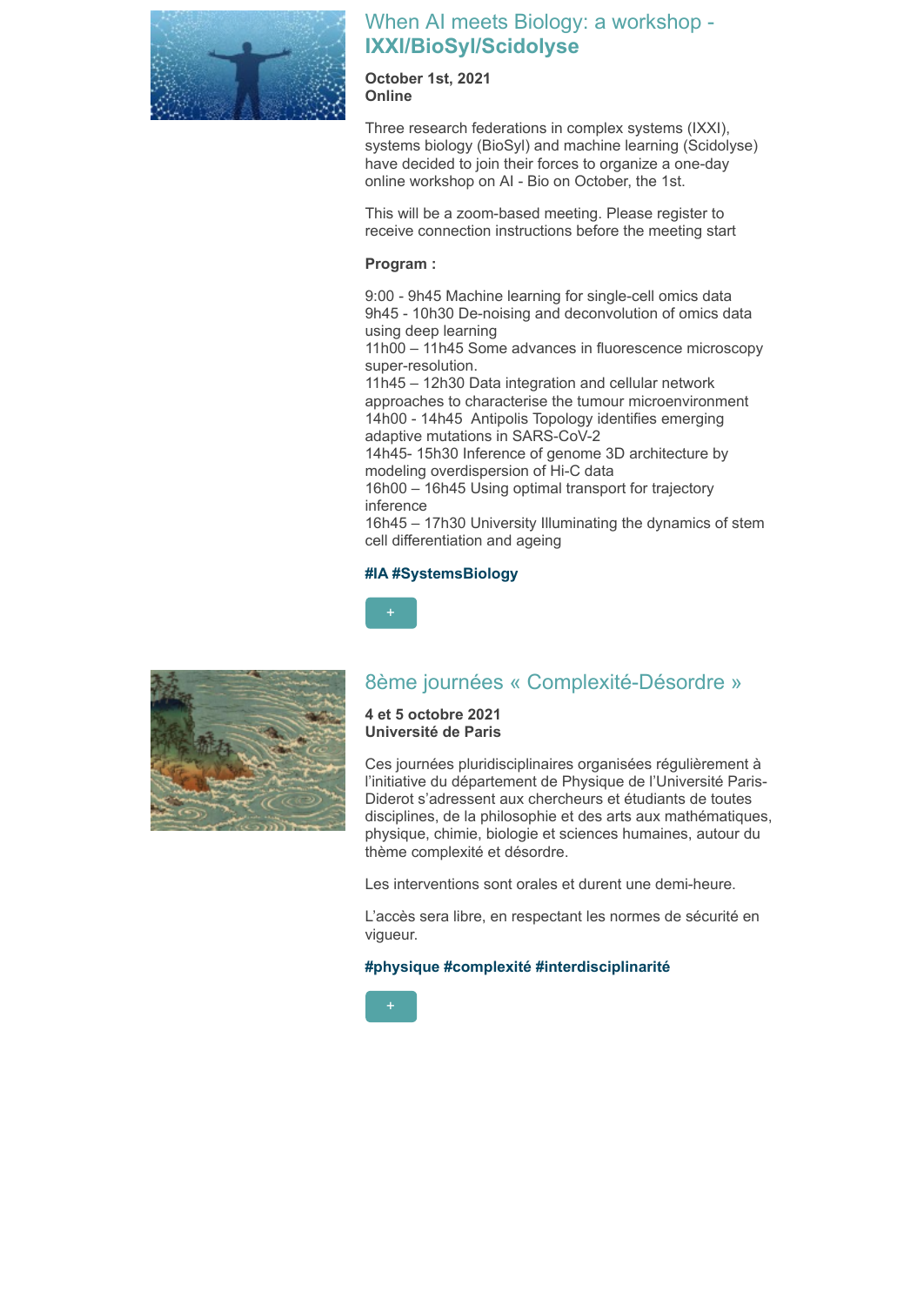

8th IEEE International Conference on Data Science and Advanced Analytics (DSAA'2021)

#### **06-09 October 2021 Porto, Portugal**

The 8th IEEE International Conference on Data Science and Advanced Analytics (DSAA'2021) will provide a premier forum that brings together researchers, industry and government practitioners, as well as developers and users in statistics, computing science, and intelligence science for the exchange of the latest theoretical developments in Data Science and Analytics and the best practice for a wide range of applications.

#### **#datascience #advancedanalytics**





### ARTEX 2021 : Journée Arts et Sciences des Systèmes Complexes

**8 octobre 2021 14:00-23:00 TOTEM ISC-PIF**

ARTEX vous ouvre ses portes le 8 octobre 2021 pour célébrer ensemble la Fête de la Science au cours d'une journée Arts et Sciences des Systèmes Complexes!

A travers une quarantaine d' animations réparties sur près de 800m², artistes et chercheurs de différentes disciplines partagent avec le grand public leur regard sur la beauté et la complexité du monde qui nous entourent.

De 14h à 23h, petits et grands pourront assister à des spectacles et des performances, explorer la science des systèmes complexes à travers des démos et des installations, ou encore se découvrir une passion pour l'art et la recherche en participant à des ateliers de théâtre, écriture, création numérique...

Événement gratuit - Inscriptions obligatoires

**#FêtedeleScience #CultureScientifique**





### **Conference** on Complex Systems 2021

**25-29 octobre 2021 Lyon**

CCS2021 is the flagship conference on Complex Systems promoted by the CSS. It brings under one umbrella a wide variety of leading researchers, practitioners and stakeholders with a direct interest in Complex Systems, from Physics to Computer Science, Biology, Social Sciences, Economics, and Technological and Communication Networks, among others.

#### **#CCS2021 #complexsystem**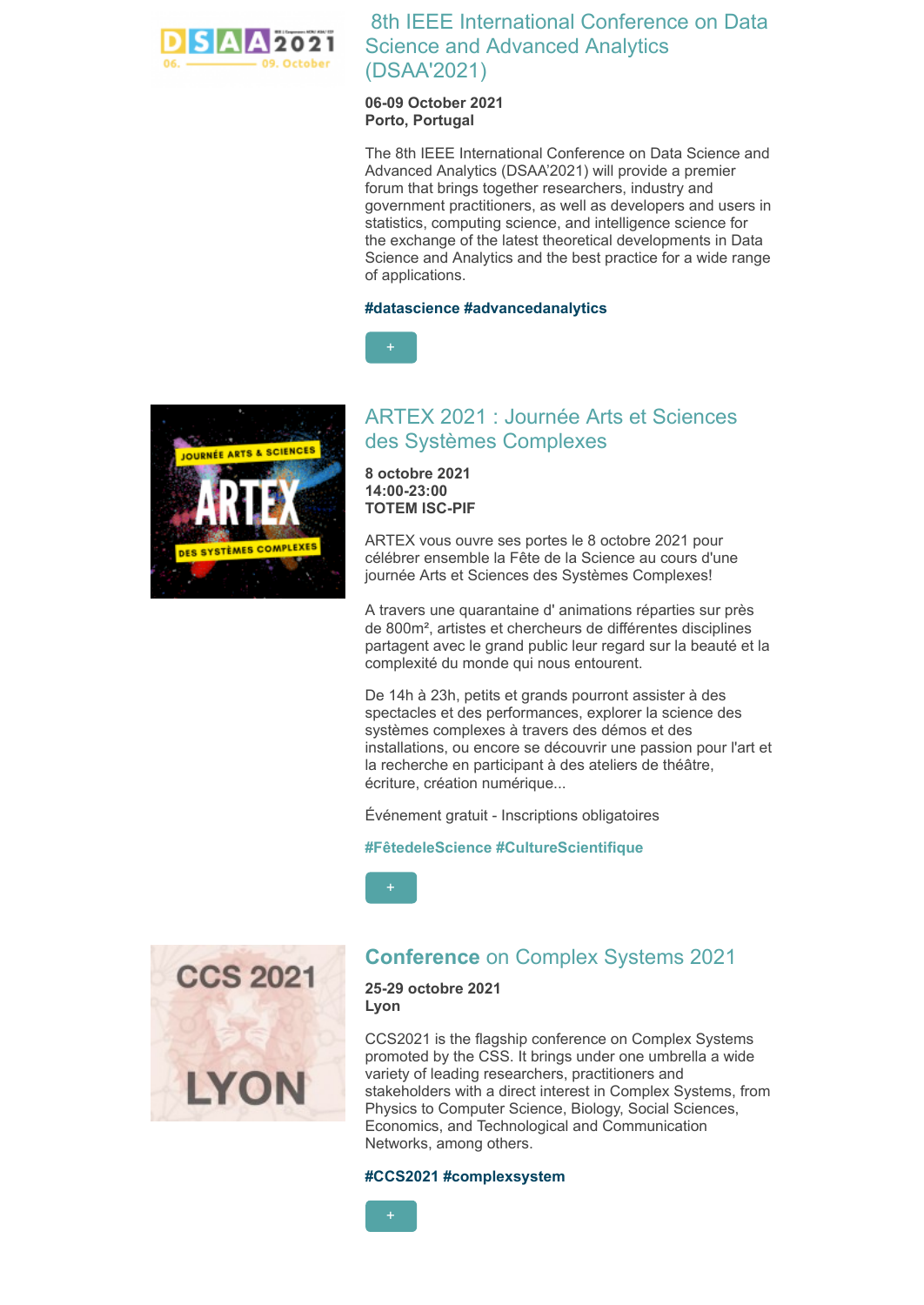

### 10th International Conference on Complex Networks & Their Applications

**November 30 - December 02, 2021 Madrid**

The International Conference on Complex Networks and their Applications aims at bringing together researchers from different scientific communities working on areas related to complex networks. Two types of contributions are welcome: theoretical developments arising from practical problems, and case studies where methodologies are applied. Both contributions are aimed at stimulating the interaction between theoreticians and practitioners.

#### **#ComplexNetworks**



## Les **Offres**



### **Projet de thèse :** Effet de la diversification sur l'acquisition des propriétés de résilience dans les agroécosystèmes - **INRAE**

Objectif de la thèse : La thèse abordera, dans un premier temps, les liens entre diversité et propriétés de résilience des agroécosystèmes de manière relativement conceptuelle. Le cadre mathématique de la Théorie de la Viabilité sera mobilisé pour distinguer quelles formes de diversification sont les plus favorables aux différentes propriétés de résilience du système (nombre de composantes, interactions entre les composantes, vitesse associée à la dynamique des différentes composantes, etc…). La thèse visera également à identifier, via ce même cadre mathématique, les trajectoires de diversification permettant l'acquisition de ces propriétés de résilience en temps fini.

**#thèse #agroécologie**

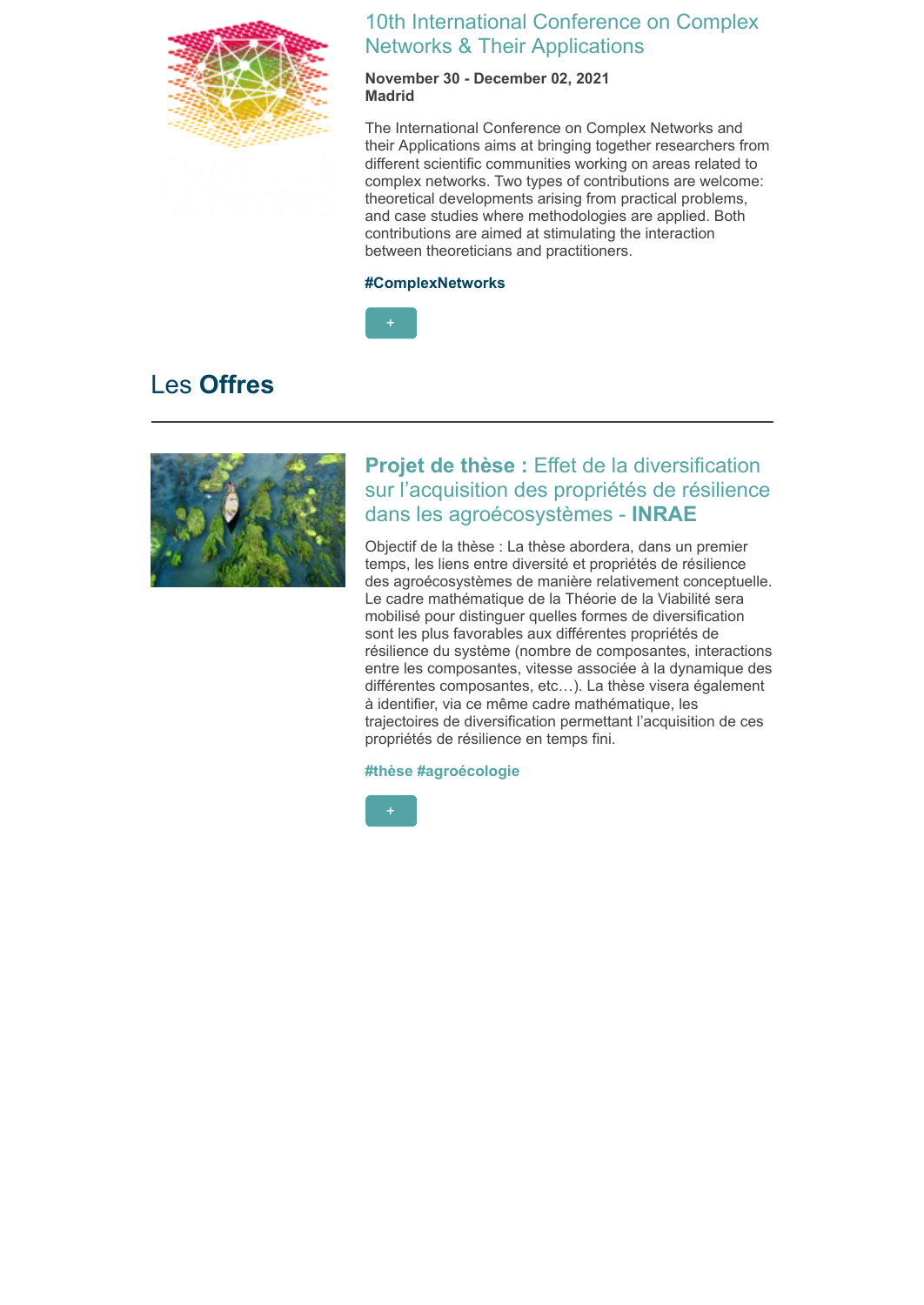

### **CDD** Ingénieur-e en calcul scientifique H/F - **Centre européen de sociologie et de science politique**

### **Missions :**

Mettre en œuvre des méthodes mathématiques pour modéliser et des techniques informatiques pour optimiser la programmation et l'accès aux données

#### **Activités :**

• Mettre en œuvre des méthodes d'analyse mathématiques et de calcul intensif pour répondre à un besoin de recherche et exploiter les données issues d'expériences ou d'observations

• Installer des outils et des logiciels de calcul scientifique sur des moyens de calcul

• Conseiller les chercheurs sur le choix des logiciels et des méthodes mathématiques à employer en fonction du problème à traiter et de l'architecture des ressources de calcul utilisées

#### **#modélisation #calcul**



### **Postdoc** - Génération de grands maillages pour le HPC - **CEA**

Le travail proposé a pour objet les méthodes de génération de maillages de très grandes tailles nécessaires à la modélisation 3D des matériaux de furtivité (CEA/Cesta) et des combustibles nucléaires (CEA/DEC). Plusieurs mailleurs seront évalués (Gmsh, Mmg ...) sur des géométries différentes chez les deux partenaires (CEA/Cesta et CEA/DEC). On analysera plusieurs critères : l'adéquation aux besoins, les caractéristiques et la qualité du maillage produit, les temps de traitement du maillage et de restitution du code parallèle, et le nombre maximum de sommets/arêtes. Il s'agira aussi de mettre en œuvre ces mailleurs au sein de codes éléments finis (EF) et évaluer les performances sur une machine parallèle.

#### **#HPC #supercalculateur**



**Phd thesis** : Network Science and Machine Learning for Resilience Characterisation and Optimisation of Large-scale Multimodal Mobility Networks - **University Gustave Eiffel / ENTPE in Lyon**

This thesis focuses on the cutting-edge issue of characterizing, monitoring, and improving the resilience and robustness of complex systems, and, particularly, urban mobility systems of large metropolises. To advance the state-of-the-art in the field it is nowadays necessary to mobilize knowledge and skills from multiple research domains, including artificial intelligence and data science, mathematical optimization and graph theory.

**#networkscience #machinelearning #mobilitynetworks**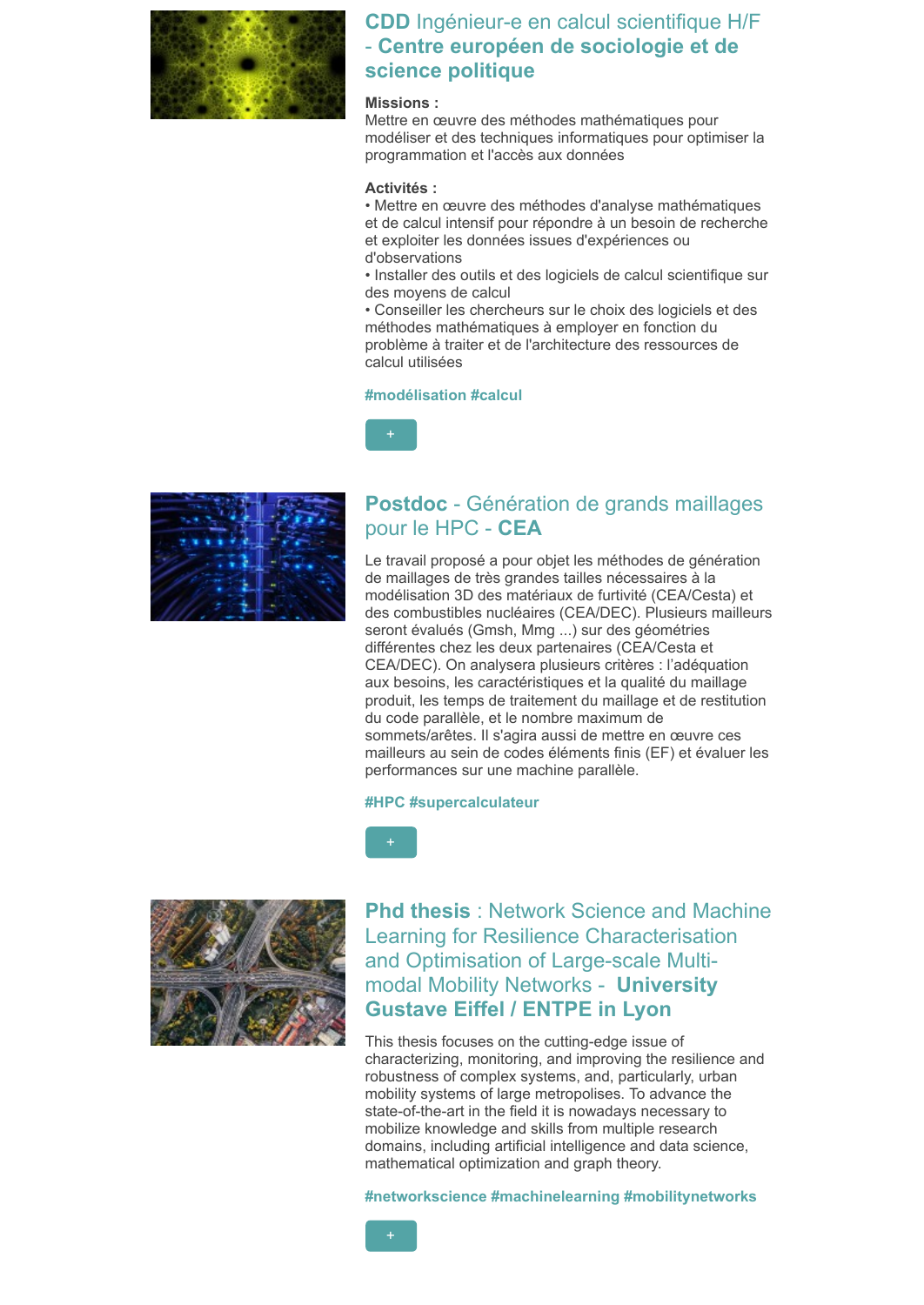## Les **Appels**



### **PRACE :** Ouverture du 24ème appel à projets

L'infrastructure européenne de recherche PRACE a ouvert son 24e appel à projets, dont la date limite de dépôt des dossiers est fixée au 02 novembre 2021 – 10h. Ce 24e appel à projets mettra à disposition >1 milliard d'heures de calcul, pour une puissance de calcul crête cumulée de presque 200 Petaflops. Il vous permettra de réaliser des simulations de plus grande échelle (minimum 15 million d'heures de calcul) dans le cadre de collaborations internationales.

#### **#HPC #supercalculateur**





### **JCAD 2021** : Appel à Présentations, Posters et Démonstrations

Les GIS FRANCE GRILLES et GRID'5000, le Groupe Calcul, le GDR RSD, les mésocentres et GENCI organisent ensemble les JCAD 2021, Journées Calcul Données : Rencontres scientifiques et techniques du calcul et des données.

Dédiées à la fois aux utilisateurs et aux experts techniques des infrastructures de calcul et de données et des services associés ces journées auront lieu du 13 au 15 décembre 2021, à Dijon, Maison des Sciences de l'Homme (MSH) sur le campus de Dijon, en partenariat avec l'Université de Bourgogne (uB), l'Université de Franche-Comté (UFC), la Direction du Numérique uB (DNum) et le Mésocentre Bourgogne-Franche-Comté (MesoBFC).

**La date limite de soumission est reportée au 30 septembre à 12h.**

### **#HPC #supercalculateur**



## Le **Podcast**